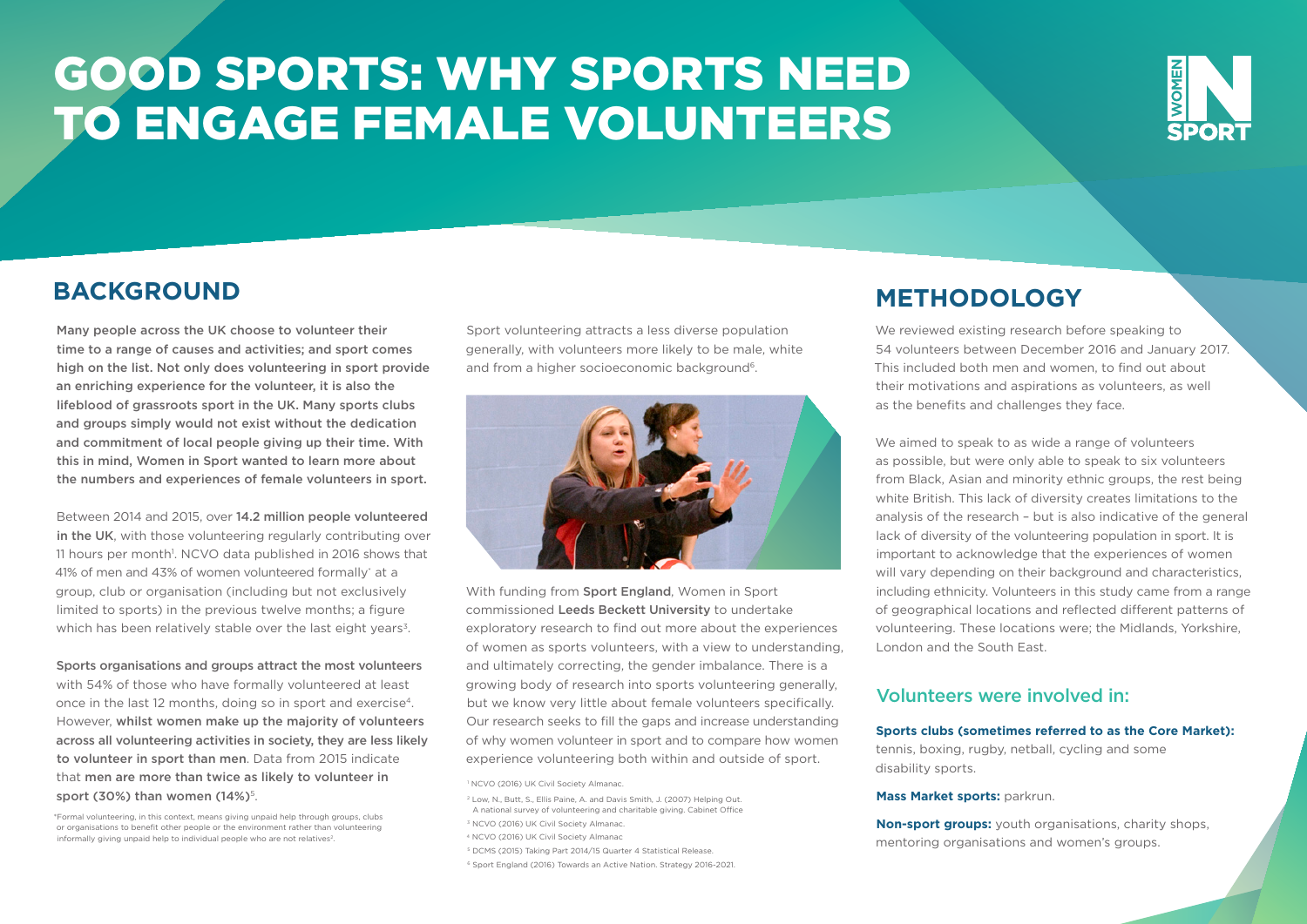# KEY RESEARCH FINDINGS

## **GENDER DISCRIMINATION AND STEREOTYPING**

*"How dare they say that women can't do this. I think that definitely made me a lot more determined to get involved and do things."*



Courtesy of parkrun

- Gender discrimination based on unequal and discriminatory expectations of women appear to be at their strongest within core sports, particularly those associated with male participation such as boxing and rugby.
- There are less visible volunteering role models for women in sport than in non-sport organisations. Women attempting to exist and progress within sport, report feeling isolated, disconnected and less valued as volunteers than men.
- Female sport coaches report experiencing challenges in their volunteer roles. As coaches, demands and expectations are high, but women perceive their value to be low. They often feel that they have to negotiate their right to be in their role and prove their leadership and coaching abilities more than men do.

## **MOTIVATIONS FOR VOLUNTEERING**

*"It is the friendship thing as well. It is the getting to know more people and setting something up that is so welcoming to everybody."*

- Intrinsic, rather than extrinsic, value is the main hook for women to start and continue volunteering. Men are motivated by their interest in sport, 'perks' associated with volunteering and the opportunity to support their community. Women report that they volunteer for reasons relating to personal or career development, the opportunity to develop social networks and to support their children.
- Mass Market volunteer events in particular offer opportunities to make and reaffirm social connections, which women told us they valued.
- There is greater alignment between organisational and personal values for women in Mass Market events than in Core Market sport settings.
- Gender stereotyping occurs across a range of organisations. Within core market sports organisations, men are more likely than women to be coaches and to undertake decision making roles such as Chair of the board. Women are more likely to undertake 'support' roles, often 'behind the scenes' such as catering or supporting children. This reflects patterns in volunteering more generally, where men are twice as likely as women to take on public facing roles, such as representing others<sup>7</sup>.
- Lack of confidence to undertake leadership roles, such as the Run Director role at parkrun, is cited by women.



<sup>7</sup> Low, N., Butt, S., Ellis Paine, A. and Davis Smith, J. (2007). Helping Out: A National Survey of Volunteering and Charitable Giving. London: Cabinet Office.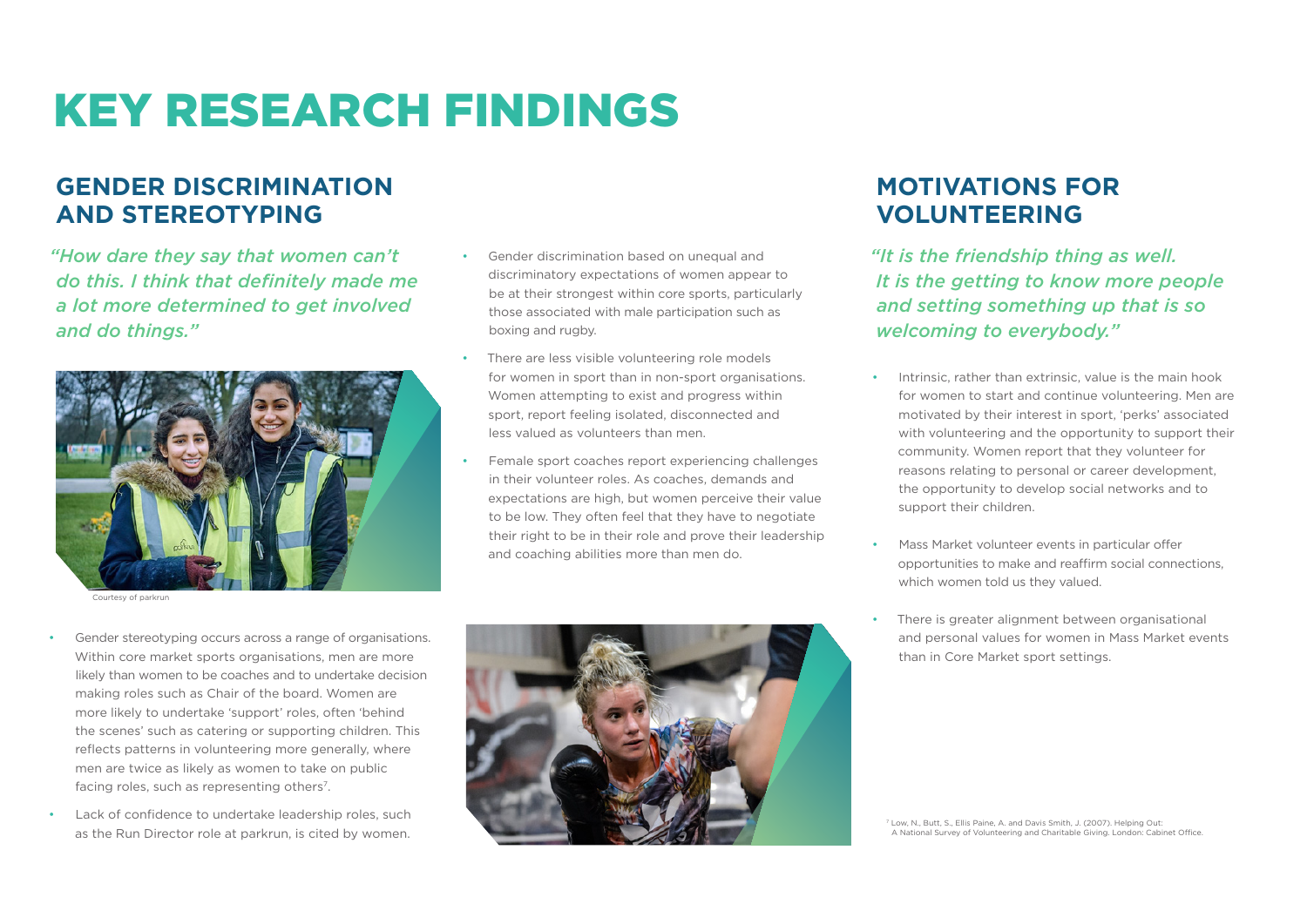## KEY RESEARCH FINDINGS

## **FLEXIBLE AND INCLUSIVE VOLUNTEERING**

*'This works on a Saturday… because it's only an hour and then if I want to go off and do something with the children I can do, or go shopping and that'.*

- Women value flexible volunteering that can fit around their lives. Mass Market volunteering offers the most flexibility, enabling women to combine their volunteer role with work and family life.
- Volunteer roles in Core Market sports clubs are least flexible with volunteers reporting feeling more pressure, due to the greater diversity of role demands and expectations. Some volunteers said they were asked to take on extra responsibilities because of poor organisational procedures, as well as governance and management demands and constraints.
- Family can act as both an enabling factor and as a barrier to women's involvement in sport volunteering. Having children who play sport often provides a 'route in' to volunteering for both men and women, but having children also presents challenges in how women manage competing priorities. Coaching roles are seen as being inflexible and present challenges to women with children who may not be able to meet the demands of these roles.
- Mass Market events are seen to be more welcoming of children, allowing women to bring them along when they volunteer. Women who leave their children at home, feel able to take the time away from their family due to the relatively short time commitment required at these type of events.
- Women report that supportive partners are hugely important to enable them to volunteer. Across core sport volunteering and Mass Market events, women often volunteered alongside their partners and other family members.